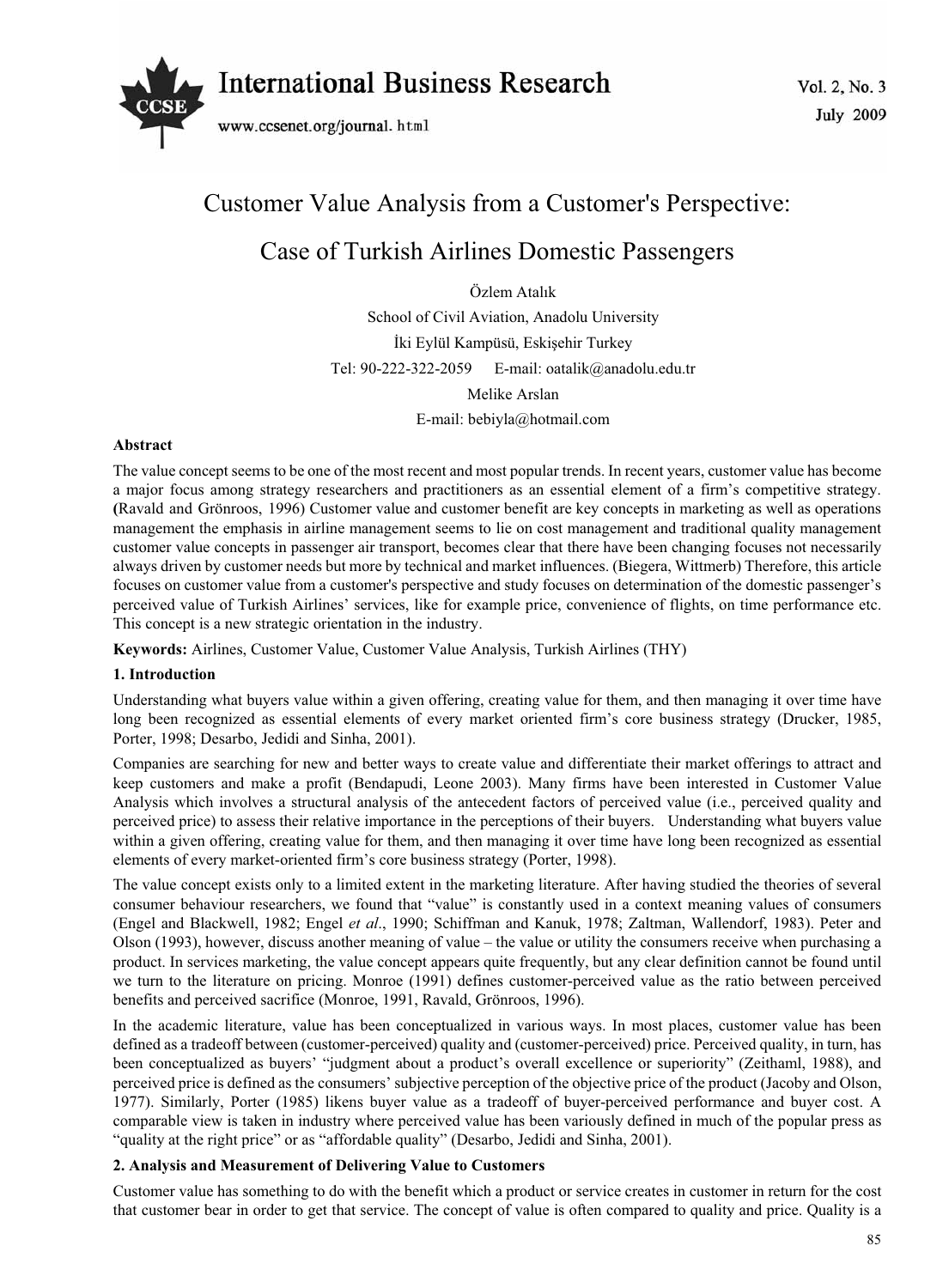feature that increases or decreases the value of a product or a service. This can therefore be stated as "quality = customer satisfaction." Similarly, price factor is the money demanded for a product or a service but it does not necessarily indicate the value of that product or service. The value of a product or service is the proportion of the benefit it brings to customer to the price or cost. This expression can be best explained with the following formula (Özevren, 2000).

 $V = (O+A) \times I/P$ 

V: Customer value

Q: Quality of product or service expected by customers

A: Additional features not expected by customers

I: Importance attached to the features by customers

P: Price

Importance Attached by Customers to the Features of Product or Service (I): While calculating the value, customers are asked to identify how important the product or the service they buy and to score it based on a certain grading. Once how customers perceive the product or the service is determined, the multiplication of these values  $(Q+A)^*I$  shows the benefit the product or the service brings to customers. The value can easily be calculated with the formula stated given above by means of benefit matrix. In benefit matrix, the importance which customers attach to the services offered is multiplied by the level of customers' satisfaction and the total benefit concerning the product or the service is determined. Value, on the other hand, is found by dividing the total benefit by sale price or costs.

As a result of the developments and improvements to be performed in the services offered or in the criteria, the calculated value can be used in comparing the results of the researches to be conducted under the same conditions. However, the calculated value will display variations for each price or cost taken as the base according to the formula.

Expectation matrix is established so that the data in benefit matrix can be evaluated. Expectation matrix has two dimensions: importance level of the service factors and satisfaction level of customers. Expectation matrices are drawn based on the threshold values of satisfaction level and importance degree. In other words, the evaluation is carried out by taking the mean value of satisfaction and the mean degree of importance. The means for both satisfaction level and importance degree are determined through multiplying the number of people checking the relevant point by the points and then through dividing the gained value by the number of people providing answers (Özevren, 2000).

Both of the axes above indicate the levels of importance and satisfaction of customers. There are four areas in this matrix. These areas can be as the following:(Martilla, James 1977, Ainin, Hisham, 2008).

(Insert Table 1 Here)

Quadrant I (Concentrate here): In this area, although the importance attached to product or services by customers is high or very high, the level of customer satisfaction is low.

Quadrant II (Keep up the good work): In this area, products and services are important for customers and satisfaction level of customers about these features is high.

Quadrant III (Possible overkill): Although the qualities of the products and services in this area are low for customers, the level of customer satisfaction about these qualities is high. Here, customers are offered opportunities far beyond their expectation.

Quadrant IV (Low-priority area): In this area, just the presence of standard features is considered sufficient. For each feature of products or services, a point is marked according to importance and satisfaction levels on expectation matrix. In this case, many points are gained for all of the features and then high-priority areas to operate are determined.

# **3. Research Methodology**

**Objective of the Study:** This study focuses on determination of the domestic passenger's perceived value of Turkish Airlines' services.

**Limitations of the Research**: The research is limited by the questionnaire answered between the 1-7 of January, 2007 by 190 passengers. Data were collected from passengers departing from Istanbul Ataturk Airport.

**Research Method:** Face-to-face interview is used for the research.

**Research Medium:** The research medium consists of 190 passengers. For sampling purposes, 190 was randomly selected from the passengers between 1-7 of January and included in the questionnaire analysis.

**Collection of the Research Data:** A pilot work has been done with 13 passengers to learn about how good the questions in the questionnaire form serve for the objective of the research. According to answers to those questions, some modifications have been done in the questions. 190 usable questionnaires were gained in the research and Microsoft Office Excel and SPSS 13, 0 (Statistics Pack for Social Sciences) were used in the analysis.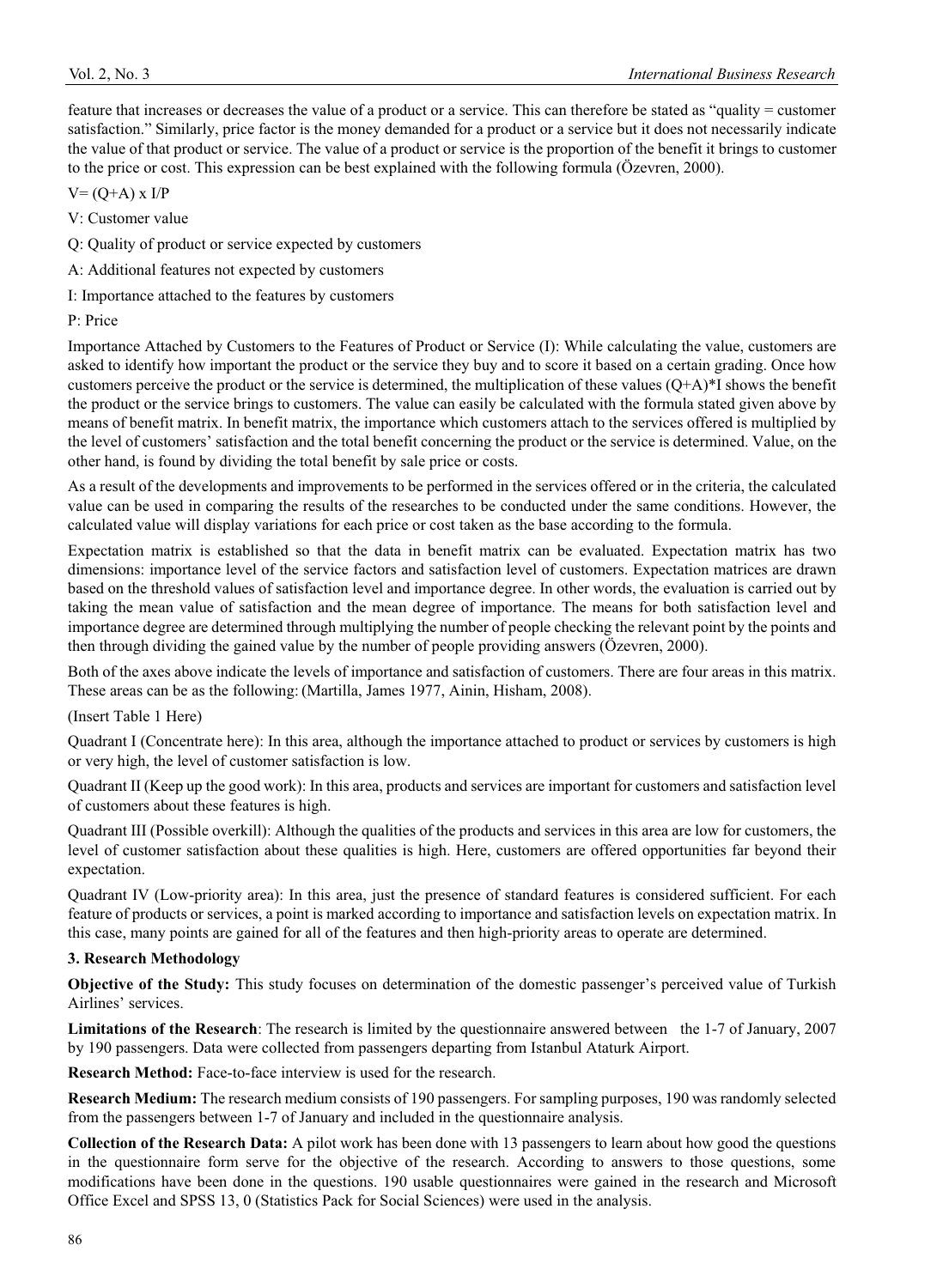**Reliability Analysis of the Research:** It is possible to say that the research is reliable as a whole, according to the coefficient of reliability  $\alpha = 0.884$ 

### **4. Research findings**

The descriptive information related to the properties of the subjects participating in the research can be seen in the tables below.

(Insert Table 2 Here)

59 % of 100 subjects are male and 41 % of them are female passengers. When the distribution of the subjects according to their age range is analyzed it can be seen that 15,2% of them are aged between 15-25, 54,8 % of them are aged between 26-35, 22,7 % of them are aged between 36-45, 5,8% of them are aged between 46-55 and %1,5 of them are aged 56 or more than it. Consequently it is seen that passenger intensify between "26-35".

When the distribution of the members related to their education background is examined, it can be seen that 57,4 % of the members are graduates, 18,9% of them are master's degree graduates and 5.8 % of them are doctor's degree graduates. When the proportion of the members who are graduates and postgraduates is analyzed in terms of the general sum a high proportion has been occurred as 82, 1 %.

When the monthly incomes of the members are examined, it has been seen that 36,9 % of them have monthly income as 1000-1999, 36,3% of them have monthly income as 2000-2999, 10 % of them have monthly income as 3000-3999, 7,9 % of them have monthly income as 4000- more than it.

Passengers participating in the survey were asked about the general range of the tickets they buy. The responses received revealed that the prices of the tickets bought by the passengers were in the range of 81 TL to 120 TL (57, 4%). This distribution was followed by ticket prices in a range of 121-160 TL by 19% and 41-80 TL by 11%.

#### (Insert Table 3 Here)

Expectation matrix was established by means of the mean scores computed with benefit matrix for satisfaction levels and importance degrees within each service and criterion, determined by multiplying the number of people checking the relevant point by the points and then through dividing the gained value by the number of people providing answers.

(Insert Table 4 Here)

In the area of "Concentrate here" (Quadrant I), while there is not any service, it should be taken into evaluation because the criterion of convenience of the schedule turned out to be higher than the threshold value.

In the area of "Keep up the good work" (Quadrant II) are there the services and criteria related to the image of airline company, on time performance, attitude and behavior of the staff, security, baggage services, flight safety and cabin cleanliness.

In the area of "Possible overkill" (Quadrant III) are there are the services and criteria related to aircraft comfort and design and availability of online services.

In "Low-priority area" (Quadrant IV) are there the services and criteria related to convenience of schedule, convenience of flight line, ticket fares, aircraft type, variety-speed-quality of catering services, paid catering services and meeting special requests in check-in and boarding procedures.

#### (Insert Figure 1 Here)

As can be seen in Figure 1, the services and criteria seen most important by customers are the image of airline, on time performance, attitude and behavior of the staff, safety, baggage services, flight safety and cabin cleanliness and convenience of the schedule. THY (Turkish Airlines) has reached the desired level in the services and criteria about the brand image of airline company, on time performance, attitude and behavior of the staff, safety, baggage services, flight safety and cabin cleanliness. These features, as can be seen in the figure, are in Quadrant II, in the area of "keep up the good work." The fact that THY has been a flag carrier airline company and always delivers improved services to its customers leads to its strengthened brand image. There should be more studies on customer relations of THY so that its brand image can be improved more. Moreover, questionnaires and similar activities measuring customer satisfaction should be conducted regularly and continuously in addition to the efficient operation of suggestion and complaints units for more accurate determination of customers' demands and expectations.

THY pays attention to on time performance and baggage services and criteria. However, pleased with the present situation, the company shouldn't rest on its laurels in terms of control mechanism. To this end, they should keep up preventive measures against any possible factor, rather than weather conditions, which may cause delays. Likewise, the same determined policy should be followed in the services and criteria for flight safety and cabin cleanliness. Training units should improve and revise their activities in order for the staff to display their attitude and behavior to their customers in a more positive way.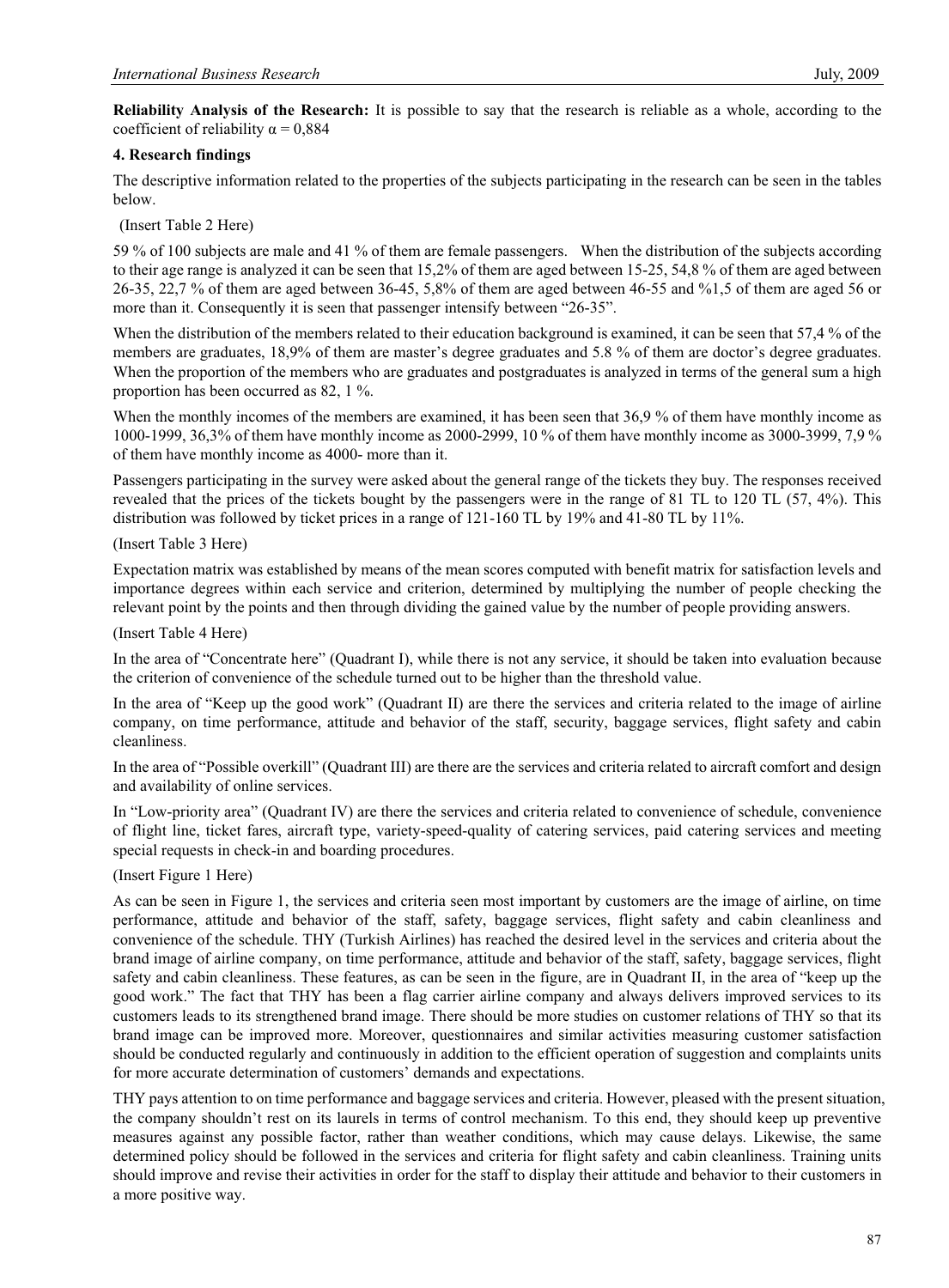Although the criterion for the convenience of the schedule turned out to be in low-priority area, it can actually be considered in the Quadrant I as it appears just on the threshold. In other words, while the criterion for the convenience of the schedule is the least effective factor in customers' choice, it couldn't be made to reach the satisfactory level for customers. Though the criterion for the convenience of the schedule does not seem to be regarded as an effective factor for customers' choice of the airline company, relevant actions for the mentioned criterion should be enhanced and performed continuously in order not to cause any fall in the satisfaction level of THY customers. In addition to feasibility cost analysis of the schedule, new methods and arrangements which can determine customers' opinions and suggestions will surely deliver more satisfaction to customers. Obviously, even if customers are satisfied with the mentioned services and criteria, THY should improve its services regularly and continuously and get involved in preventive actions against possible mistakes.

Customers' level of satisfaction was high about the services and criteria in Quadrant III related to aircraft comfort and design and availability of online services. These services and criteria are in the area of "possible overkill." While the activities for the services and criteria about aircraft comfort and design and availability of online services should be conducted at the same level, there shouldn't be any actions causing cost increase.

The services and criteria in Quadrant IV related to convenience of schedule, convenience of flight line, ticket fares, aircraft type, variety-speed-quality of catering services, paid catering services and meeting special requests in check-in and boarding procedures are regarded as the least influential factors in terms of affecting customers' choice of the airline company. The degree of the importance attached by the customers to these services and criteria turned out to be low, too.

As a result of the measurement of customer value about the services and criteria offered by THY to its customers, it comes out that THY can create a certain level of value for its customers. By means of this application, the value calculated for the services and criteria offered by THY to its customers was measured as 1, 4860. In order for this value to be evaluated, scale value needs to be computed first of all. When the evaluation was performed out of four full points separately for importance degree and satisfaction level, a total of sixteen services and criteria were questioned and the average ticket fare was accepted to be 108,21 TL computed by means of the data in Table 2, the maximum value of the scale was calculated as  $(4x4x16)/108,21=2,36$ .

1, 4860, the calculated value for the application performed, is between 0-2, 36 values and at a point of 62, 81%. Accordingly, taking THY's average domestic line air fare into consideration, the research conducted show that THY has created customer value at a level of 62, 81%.

### **5. Conclusions**

It could be suggested in light of the data from this research that one of the key marketing strategies of airline companies operating in domestic lines should be comprised of activities aimed at creating value for their customers. On the other hand, they should accurately determine the features and structure of the market and customers they deliver service to so that they can determine the methods and strategies suitable for their operational structures.

Airline companies have to ensure that ticket fares do not display much variation over the current rates by carefully examining the factors affecting cost. In addition to ticket fares, other services and criteria also play a role in delivering value to customers. It is also apparent that other service features for the easiest and most convenient access to airline service such as making fast reservation and meeting special requests in check-in and boarding procedures are effective, too. The time spent by passengers for baggage checking should be eliminated by means of using electronic tickets in baggage services and the control mechanism for the staff in charge of baggage services should be managed more efficiently.

Even if airline companies offering services in domestic lines seem to have achieved the desired level according the measurement results for the value they deliver to their customers, they have to continue their development and improvement activities in their services regularly so that they can maximize their customers' satisfaction level.

It is considered that airline companies can perform the same measurement and evaluation for the new services which they will add to the current ones and carry out tasks aimed at increasing customer value and that airline companies providing the same kind of service could make comparisons between their services for creating customer value.

It is also thought that this study, conducted in domestic lines, can also be used for the customer value measurement of airline companies providing service in international flights and customer value measurement practices can be applied into other sectors as well as airline sector.

Final words: Airline managers of the future should be aware of customer value as an increasingly important factor for driving continued growth. It is important that a focus is put on customers' real needs and expectations instead of stated preferences.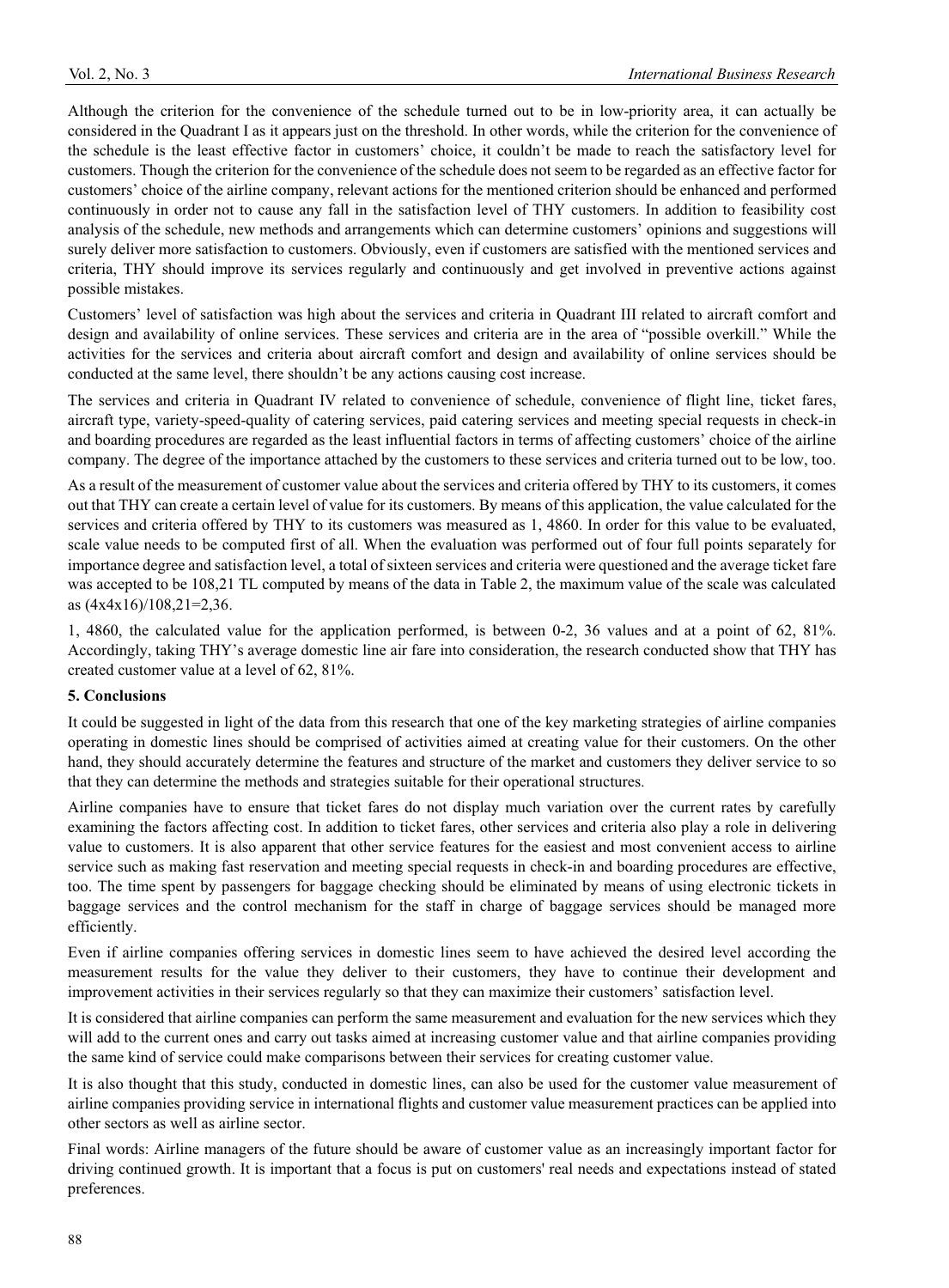# **References**

Ainin, S. Hisham, N.H. (2008). Applying Importance-Performance Analysis to Information Systems: An Exploratory Case Study. *Journal of Information, Information Technology and Organizations,* 3, 95-103.

Bendapudi, N., Leone, R.P. (2003). Psychological implications of customer participation on co-production. *Journal of Marketing*, 67, 1, 14-28.

Bieger, T. & Wittmer A. (2006). What is driving the continued growth in demand? Will it continue? Why or Why Not? The Customer Value of Air Transport - Concepts and Implications for Management.

[Online]Available:http://www.hamburg-aviationconference.de/pdf/present2006/Session1\_Dr\_Thomas\_Bieger\_Paper.pd f (08.02.2009).

Desarbo, W. S., Jedidi K. & Sinha I. (2001). Customer Value Analysis in a Heterogeneous Market. *Strategic Management Journal*, 22, 845–857.

Drucker P. F. (1985). *Innovation and Entrepreneurship*, Harper and Row: New York.

Jacoby J, Olson JC. (1977). Consumer response to price: an attitudinal, information processing perspective. In Moving Ahead with Attitude Research, Wind Y, Greenberg P (eds.). American Marketing Association: Chicago IL; 73–86.

Martilla John A., James John C. (1977). Importance-Performance Analysis. *Journal of Marketing,* 41, 1, 77-79.

Monroe, K.B. (1991). *Pricing – Making Profitable Decisions*, McGraw-Hill, New York, NY).

Özevren Mina. (2004). "Bir Planlama ve Kontrol Aracı Olarak Değer Yönetimi", [Online] Available: http://www.iibf.ogu.edu.tr/kongre/bildiriler/07-01.pdf, (12.11.2008).

Porter M. (1998). *Competitive Advantage: Creating and Sustaining Superior Performance*. Free Press: New York.

Ravald A., Grönroos C. (1996). The value concept and relationship marketing. *European Journal of Marketing*, 30, 2, 19-30.

Zeithaml V. A. (1988). Consumer perceptions of price, quality, and value: a means-end model and synthesis of evidence. *Journal of Marketing,* 52, 2-22.

Table 1. Expectation Matrix

| Importance<br><b>Degree</b> | High | Quadrant I (Concentrate here)     | Quadrant II (Keep up the good work) |
|-----------------------------|------|-----------------------------------|-------------------------------------|
|                             | Low  | Quadrant IV. (Low-priority areas) | Quadrant III. (Possible overkill)   |
|                             |      | Low                               | High                                |

**Satisfaction Level**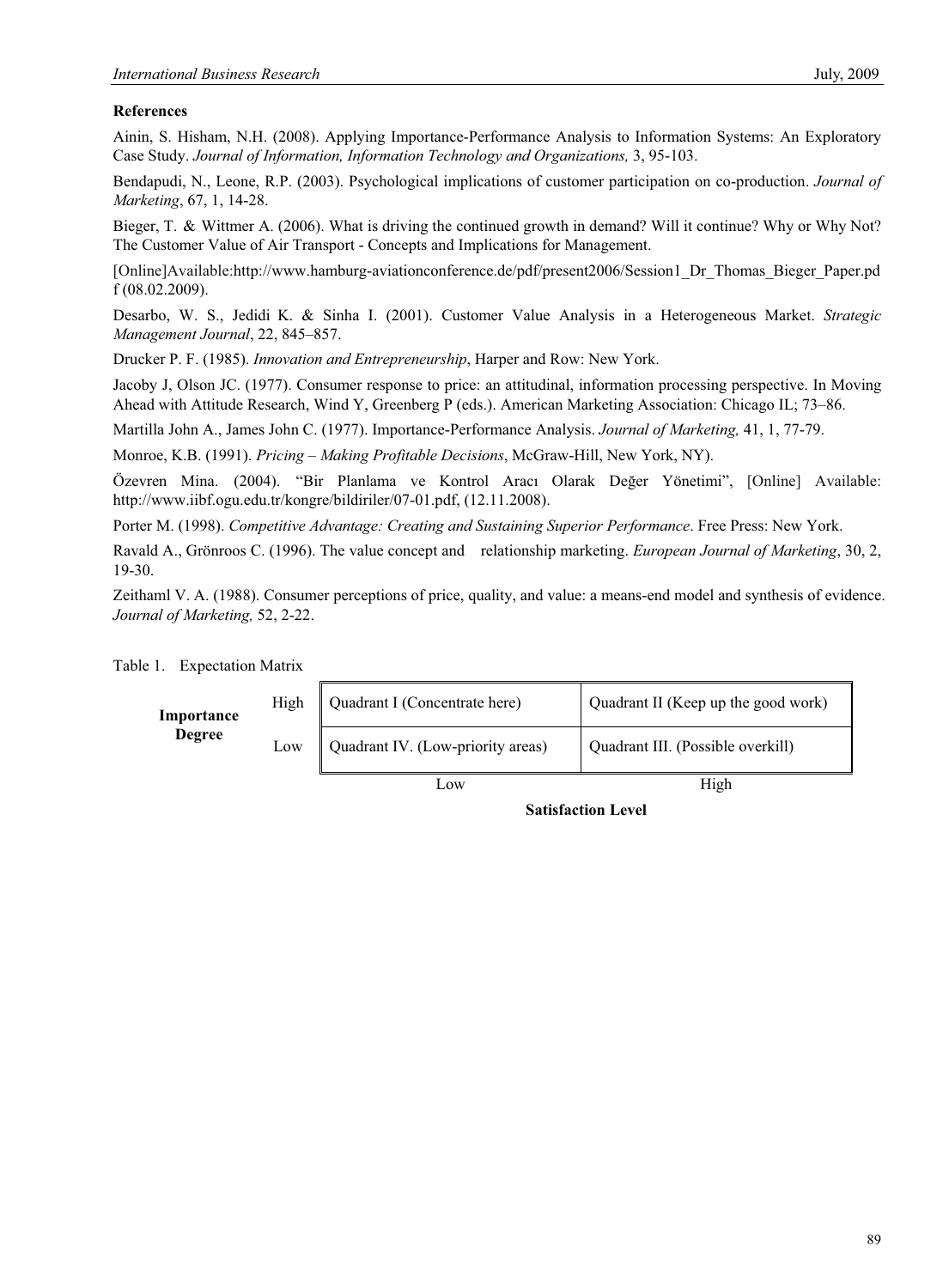# Table 2. Demographic

| <b>Nationality</b>        | Frequency      | Percent |
|---------------------------|----------------|---------|
| Turkish                   | 190            | 100     |
| Other                     | $\theta$       | 0       |
| Gender                    | Frequency      | Percent |
| Man                       | 113            | 59      |
| Women                     | 77             | 41      |
| Age                       | Frequency      | Percent |
| Between15-25              | 29             | 15,2    |
| Between 26-35             | 104            | 54,8    |
| Between 36-45             | 43             | 22,7    |
| Between 46-55             | 11             | 5,8     |
| 56 and more               | 3              | 1.5     |
| <b>Education</b>          | Frequency      | Percent |
| primary school            | $\overline{2}$ | 1       |
| high school               | 32             | 16.9    |
| University                | 109            | 57,4    |
| Master                    | 36             | 18.9    |
| Doctorate                 | 11             | 5.8     |
| <b>Monthly income(TL)</b> | Frequency      | Percent |
| $0 - 999$                 | 17             | 8.9     |
| 1000-1999                 | 70             | 36.9    |
| 2000-2999                 | 69             | 36.3    |
| 3000-3999                 | 19<br>10       |         |
| 4000 and more             | 15             | 7.9     |
| <b>Total</b>              | 190            | 100,0   |

Table 3. Range of Ticket Prices for Customers

| Price (TL)    | Frequency | Percent |
|---------------|-----------|---------|
| 400           | 6         | 3,1     |
| $401 - 800$   | 21        | 11,0    |
| $801 - 1200$  | 109       | 57,4    |
| $1201 - 1600$ | 36        | 19,0    |
| $1601 - 2000$ | 18        | 9,5     |
| <b>Total</b>  | 190       | 100,0   |